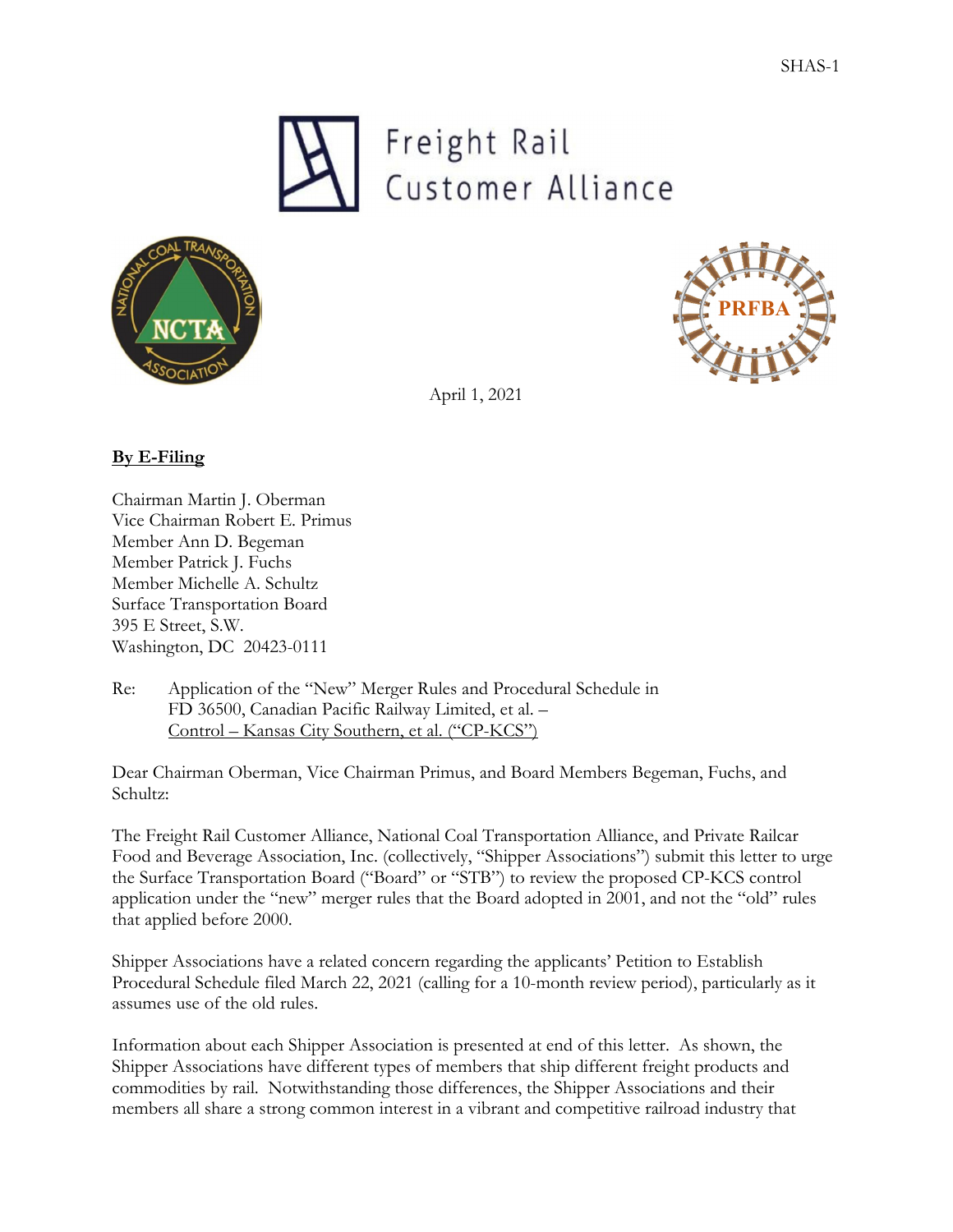serves the needs of its shippers, particularly those that are captive and otherwise rail-dependent, and not just the interests of the carriers or their investors.

The Shipper Associations appreciate that any other combination of Class I railroads would be far more problematic. Because CP-KCS involves the two smallest Class I's and appears to be "end-toend," it carries potential to increase both efficiency and competition for the benefit of shippers. Whether that potential is realized, particularly for benefit of captive shippers, depends in large part on the level and type of STB review. For that reason, the Shipper Associations strongly urge the Board to apply its new rules.

The Board noted in *Major Rail Consolidation Procedures* (2001) that "Of course, we cannot assess in the abstract the effort of every potential merger involving KCS." The Board further noted it would not apply the old rules if "we are persuaded otherwise." Substantial changes have occurred since the Board addressed KCS's status twenty years ago, and those changes compel application of the new rules:

- 1. No aspect of the current KCS warrants special treatment. In obtaining its special treatment in 2001, KCS stressed that its annual rail revenues were in the range of \$500 million. By 2019, its domestic revenues reached \$1.485 billion, an increase of nearly 200%, while the Consumer Price Index rose less than 50% over that period. KCS's net income grew even more, from \$31 million to \$283 million, an increase exceeding 800%.1 Furthermore, KCS need not be acquired by another Class I railroad in order for its investors to realize an impressive return on its assets, as reports indicate continued strong acquisition interest by private equity. KCS does not need a merger to grow, prosper, or attract investor interest.
- 2. The industry as a whole has grown, prospered, and experienced a major "renaissance" since 2001. Valuations have continued to soar following Berkshire Hathaway's acquisition of the remainder of BNSF and the adoption of so-called Precision Scheduled Railroading ("PSR") throughout the industry. Those gains, especially recently, have occurred at the expense of shippers, particularly captive ones, that have faced inferior and interrupted service, increased rates, and onerous demurrage and accessorial service charges, as the carriers fixate on reducing their operating ratios, which are far below those prevailing at the time the merger rules were revised. CP and KCS have both embraced PSR, increasing the need to consider whether the proposed combination will enhance competition consistent with the public interest, or just provide the applicants with enhanced leverage and market power.
- 3. The transaction's \$25 billion magnitude alone more than compels application of the new rules. The acquisition price is nearly five time what the Union Pacific Railroad paid to acquire Southern Pacific Railroad, very near the \$28 billion that CP initially proposed to acquire Norfolk Southern ("NS") six years ago,<sup>2</sup> and even more than the \$19.5 billion value

<sup>&</sup>lt;sup>1</sup> The data is taken from the tables at https://prod.stb.gov/reports-data/economicdata/quarterly-earnings-report/.

<sup>2</sup> *E.g.,* https://www.wsj.com/articles/canadian-pacific-confirms-offer-for-norfolk-southern-1447851465.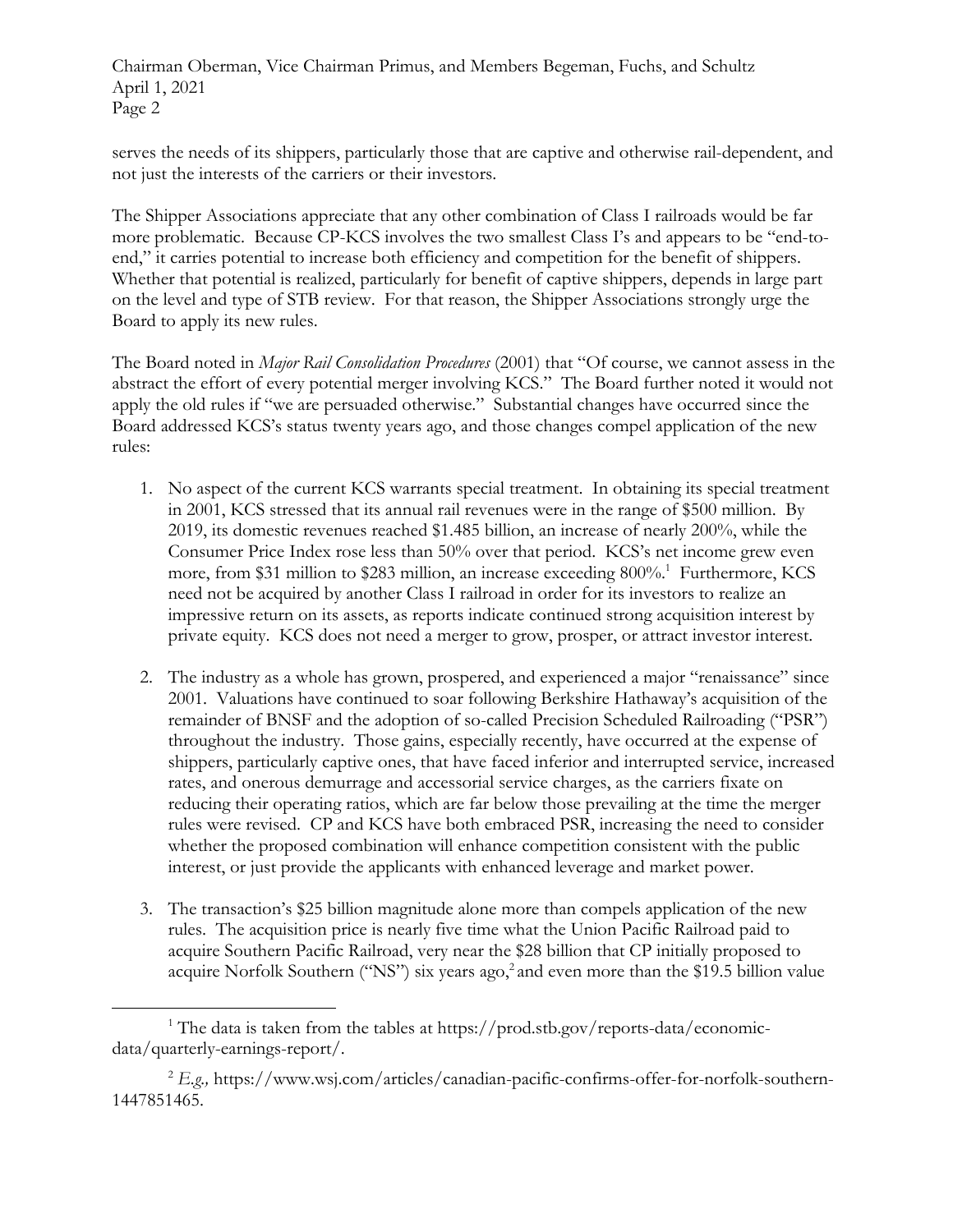assigned to the proposed BNSF Railway-Canadian National Railway ("CN") combination that prompted the Board to impose its merger moratorium and adopt its new merger rules.<sup>3</sup> By comparison, CN acquired the Illinois Central ("IC") at a value of \$2.5 billion, about onetenth of the proposed CP-KCS combination.<sup>4</sup> The CP-KCS combination cannot be dismissed as a small or modest transaction, especially in comparison to previous mergers.

Shipper Associations emphasize that they have not formed, individually or collectively, any position on the ultimate merits of the application, which has not even been filed. Instead, Shipper Associations' immediate concern is that the application receives a review consistent with the public interest. Within the context of the industry's financial and operating environments, that review requires application of the new rules:

1. Shipper Associations are particularly concerned that the reduction in Class I railroads from seven to six, even if unaccompanied by further consolidation, will facilitate further rate and practice coordination in what is already a highly concentrated and coordinated industry. In addition, CP and KCS will cease to be neutral connections for each other, causing shippers to lose effective alternatives.

Those concerns might be outweighed if savings were achieved and then passed along to shippers, especially captive ones, in the form of lower rates and improved service. But CP and KCS are, as noted, both firmly committed to PSR and lowering their operating ratios. Lower operating ratios may be desirable where they rest on improved service and volume growth obtained from lower rates. Unfortunately, Shipper Associations have not had that experience. PSR has brought about reduced and impaired service, higher rates, and increased demurrage and accessorial service charges. The lower operating ratios (operating expenses divided by revenues) have come to measure the extent to which cost reductions are retained by the carrier and its investors, and *not* passed through to shippers.

Shipper Associations are concerned that the proposed merger may bring more of the same: more PSR, less shipper choice, higher rates, impaired service, and lower operating ratios. The effect is to reduce competition, and not to preserve, much less, enhance it.

2. Application of the older merger rules under such circumstances may be aligned with the applicants' and their investors' private interests, but not with the public interest. As noted,

# <sup>4</sup> *E.g.,*

<sup>3</sup> *E.g.,*

https://money.cnn.com/1999/12/20/deals/rail/#:~:text=Details%20of%20the%20deal&text=Th ose%20CN%20shares%20going%20to,prices%2C%20not%20including%20corporate%20debt (specifying a figure of \$19.45 billion for the combined entity). Another article, https://www.nytimes.com/1999/12/21/business/international-business-6-billion-merger-wouldcreate-transcontinental-railroad.html, placed the value at \$6 billion, and noted a \$10.2 billion value for the Conrail transaction.

https://www.wsj.com/articles/SB887151974537815500#:~:text=Canadian%20National%20Railwa y%20Co.,fifth%2Dlargest%20North%20American%20railroad.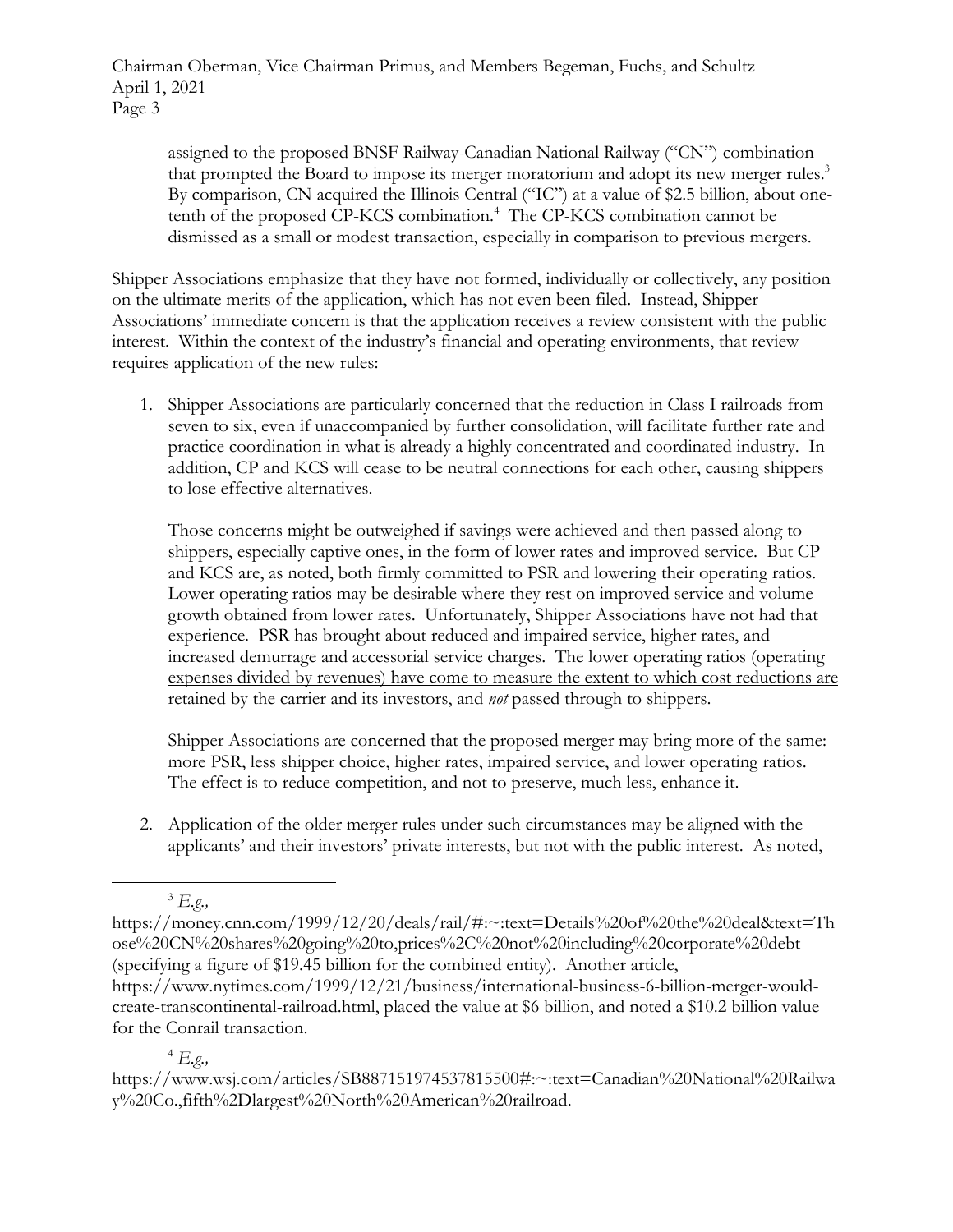KCS shareholders have other means to realize a massive return on their shares other than an acquisition by CP, and KCS has more than demonstrated it is viable and prosperous as a stand-alone entity. Today's KCS is not the KCS of 2000 or 2001. If a merger is to be allowed in the current environment, it should only be allowed where it enhances competition for the benefit of shippers, especially captive ones. That can only be achieved by applying the new merger rules instead of the old ones.

- 3. Under the new merger rules, it would be especially appropriate for the applicants to address whether and how they would provide open connections and gateways, particularly in order to facilitate "bottleneck" rate cases. CP proposed just such open access measures when it pursued a combination with of NS, and it stressed how CN-NS would compete for the benefit of both itself and shippers.<sup>5</sup> CP-KCS have made no similar suggestions regarding their proposed combination, and presumably will not unless the new rules apply.
- 4. The Board should also consider the treatment of what is likely to be a very large acquisition premium and associated write-up of asset values, the brunt of which will fall on captive shippers. A cruel irony is that the merged entity will appear less revenue adequate precisely because of CP's eagerness to pay a substantial premium for KCS, despite its perceived lack of revenue adequacy. Such perversions run counter to the public interest.
- 5. The Board need not necessarily determine which merger rules apply before it considers the evidence, although doing so would make for a more efficient and orderly proceeding.

However, the merger rules issue bears directly on the procedural schedule. The applicants have proposed a 10-month schedule based on the CN-IC merger. As noted, that was a much smaller combination, with a value of \$2.5 billion, about one-tenth of the proposed CP-KCS combination. Size alone demonstrates that CN-IC is not a good benchmark for the instant proceeding. Moreover, CN-IC was considered under the old merger rules. If the new rules are to apply, then a longer schedule is needed, particularly since they have not been applied previously. It should also be kept in mind that the set of Board Members that decides the schedule will not be the same set of Board Members that rules on the merits.

Finally, regardless of which merger rules apply, the proposed voting trust should receive a full review by the Board. A transaction of \$29 billion (when debt is considered) is far too consequential to rest on an informal staff review or no review at all. The Board should be assured that there is independence, no unauthorized or premature transfer of control, that the transaction can be unwound without damage to the public interest if the merger does not occur.

Accordingly, Shipper Associations strongly urge the Board to evaluate the CP-KCS application under the new merger rules and to adopt a procedural schedule consistent with the new rules.

<sup>&</sup>lt;sup>5</sup> *E.g.*, https://s21.q4cdn.com/736796105/files/doc\_presentations/cp-proposal-december-8.pdf (slides 16, 18, 19).